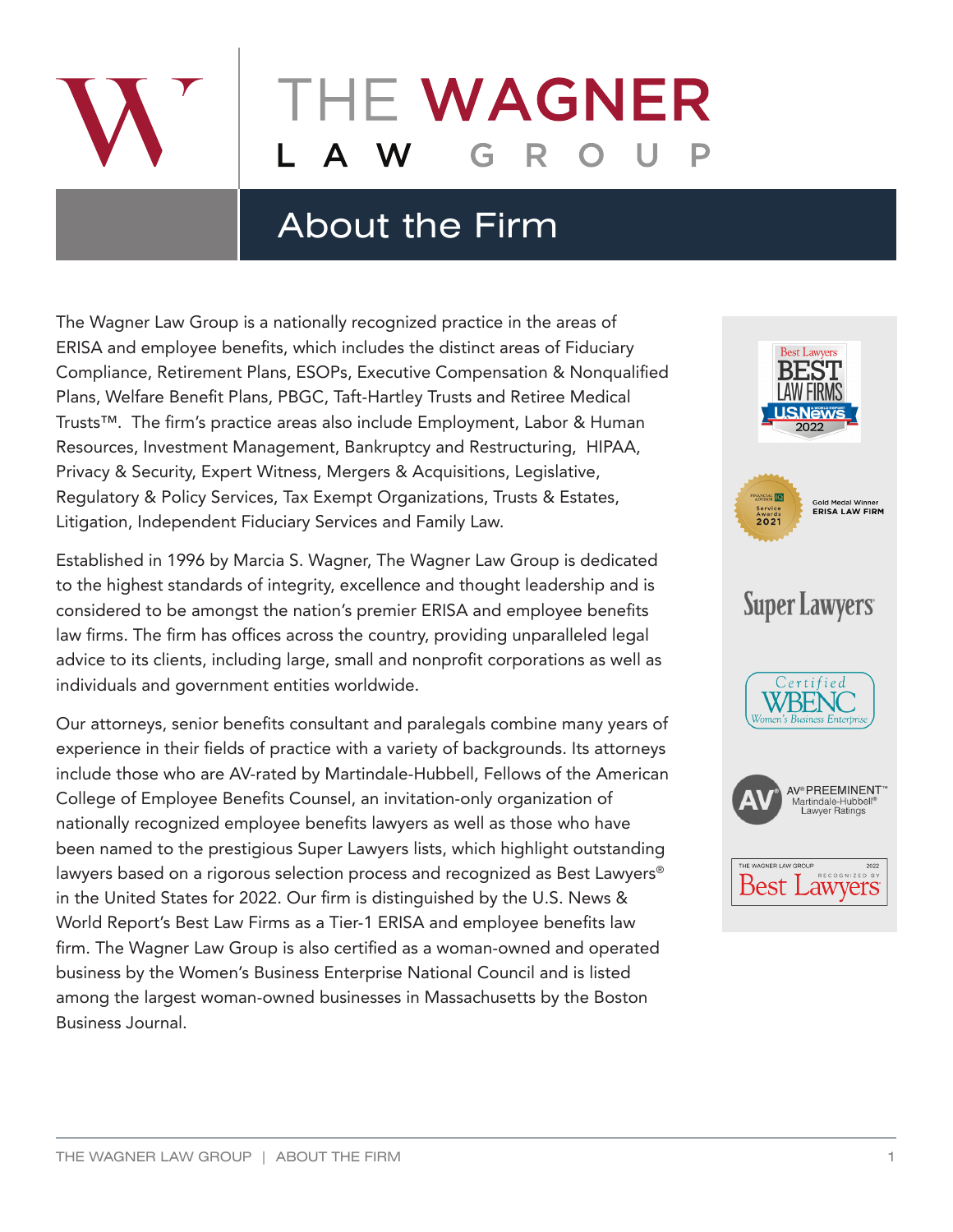

The Wagner Law Group is committed to providing clients with the very best advice and expertise in these constantly changing and complicated areas of the law. The Wagner Law Group offers solid legal solutions and advice based on sound legal knowledge, coupled with great breadth and depth of experience. As a result of dealing directly with experienced practitioners, clients enjoy the benefits of accountability and understanding of their individual needs. Accordingly, the firm achieves the best attributes of small law firms, such as in-depth, personalized attention and reasonable rates, while at the same time maintaining the sub-specialization and sophistication of large firms.Our Mission

We observe these standards in servicing our clients:

- Offering the highest quality of legal services at reasonable rates in the fields of ERISA and employee benefits, employment, labor and human resources, welfare benefits, investment management, privacy and security, corporate, tax, estate planning/probate and administration, real estate, litigation and family law;
- **Providing our clients with a single source for legal representation in our areas of expertise;**
- Emphasizing in our legal services the practical approach, thereby adding value for our clients; and
- Combining personalized attention, sophisticated solutions and best practices for our clients, large and small.

#### Who Are Our Clients?

Our clients encompass those with whom we have longstanding relationships:

- Publicly-traded multistate and multinational businesses
- Sole proprietors
- For-profit clients
- **Professional service organizations**
- Nonprofit entities
- **Trade and professional associations**
- Government instrumentalities
- $F$  Financial institutions